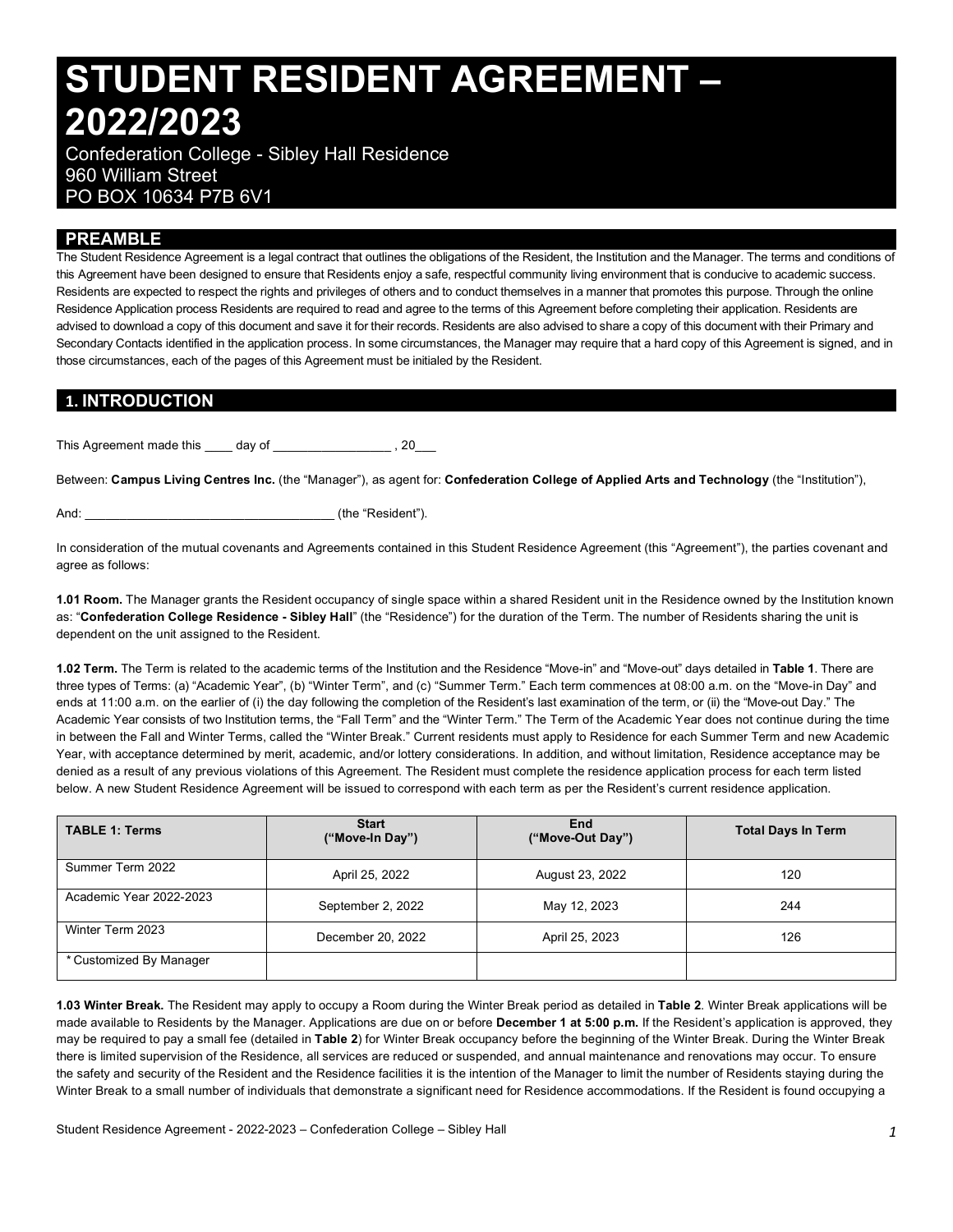Room during the Winter Break without having given written notice to the Manager, the Resident shall be subject to **\$30.00** for each day during the Winter Break period or **\$250.00** for the entire Winter Break, due immediately.

| TABLE 2: Winter Break   | <b>Start</b>      | End             | <b>Winter Break Fee</b> |  |
|-------------------------|-------------------|-----------------|-------------------------|--|
| Academic Year 2022-2023 | December 24, 2022 | January 1, 2023 | N/A                     |  |

 **1.04 Extended Terms**. The Term of this Agreement may be extended by the Manager if the Resident applies in writing for an "Extension" in accordance with the Managers published policies about Term Extensions. Extensions are subject to availability. Priority will be given to Residents travelling from great distances, who demonstrate a special need, or who are enrolled in orientation or academic programs that begin early or continue beyond the Residence Term. Extensions may also be granted for any 'Early Move-In', 'Late Move-Out' or 'Summer Residence' programs offered by the Manager. Residents granted Extensions are subject to the fees detailed in **Table 3**. Any Resident found occupying a Room outside of the Term without approval from the Manager are subject to additional fees over and above those detailed in **Table 3**.

| <b>TABLE 3: Extended Terms</b> | <b>Start</b><br>("Move-In Day") | <b>End</b><br>("Move-Out Day") | Fees    |  |
|--------------------------------|---------------------------------|--------------------------------|---------|--|
| Summer Term 2022               | April 21, 2022                  | August 25, 2022                | \$50.00 |  |
| Academic Year 2022-2023        | September 1, 2022               | May 20, 2023                   | \$50.00 |  |
| Winter Term 2023               | N/A                             | N/A                            | N/A     |  |
| * Customized By Manager        |                                 |                                |         |  |

 **1.05 Acknowledgement of Services and Responsibility of the Manager.** The Resident acknowledges that neither the Manager nor the Institution stands in loco parentis with respect to the Resident. The Residence provides living accommodations for independent students who are to be responsible and accountable for their personal needs and their interactions with their fellow residents as opposed to residential care. The Manager is responsible for the maintenance and operation of the residence. The Manager, in consultation with the Institution, may from time to time, in its sole and unfettered discretion, establish and/or amend policies, protocols and guidelines to uphold and ensure compliance with the standards set forth by the Manager, all of which will constitute part of the Residence Community Living Standards or Institution Code of Conduct, as appropriate. The Resident hereby acknowledges and agrees that they are solely responsible for their compliance with / review of such policies, protocols and guidelines (as may be created, amended, revised or restated by the Manager) found at<www.confederationresidence.ca>.

 **1.06 Conditions of Occupancy.** The Resident may not occupy a Room, unless (i) the Resident is currently enrolled and maintaining status as a full- time student in good standing at the Institution; (ii) this Agreement is executed by all parties; (iii) all Residence Fees then due and payable are paid in full as stated in **section 2.03**; (iv) the Manager has designated a Room for the Resident and (v) the Resident meets any additional conditions to occupancy established by the Institution, including any vaccination conditions .

 **1.07 Force Majeure.** Notwithstanding anything in this Agreement, if either the Manager or the Institution is bona fide delayed or hindered in or prevented from the performance of any term, covenant or act required under this Agreement (including, without limitation, delivery of occupancy of the Room) by reason of strikes, labour troubles; inability to procure materials or services; power failure; restrictive governmental laws or regulations; riots; insurrection; sabotage; rebellion; disease; epidemic; public health or safety concerns; war; act of God or other reasons whether of a like nature or not, which is not the fault of the Manager or the Institution which is delayed or hindered in or prevented from performing work or doing acts required under the terms of this Agreement, then the performance of that term, covenant or act is excused for the period of the delay and the party delayed will be entitled to perform that term, covenant or act within the appropriate time period of the expiration of the period of the delay. The Resident hereby confirms their understanding that the Manager, in consultation with the Institution, may, in its sole and unfettered discretion, make such amendments to or policies, protocols and guidelines to alter the then in force Residence Community Living Standards or Institution Code of Conduct to address the cause(s) or effect(s) of such delay or delays.

 **1.08 No Assignment.** This Agreement and the rights and privileges granted to the Resident under it are not assignable by the Resident and the Resident may not sublet the Room. The Resident may not permit the use of the Room by any other person, other than a person designated by the Manager. The Room or Residence services/facilities including the mailbox, telephone, internet or data connection may not be used for any business use.

 **1.09 Scope.** The terms of this Agreement apply to all Residents, for the entire duration of their stay, regardless if the dates of residency are outside of those listed in tables 1 or 2.

#### **2. RESIDENCE FEES**

 **2.01 Payment of Fees.** All amounts payable by the Resident under this Agreement are payable to **"Campus Living Centres"** and payment must be delivered to the Manager. All amounts payable under this Agreement may be paid by cash, certified cheque, bank draft, money order, debit, or online as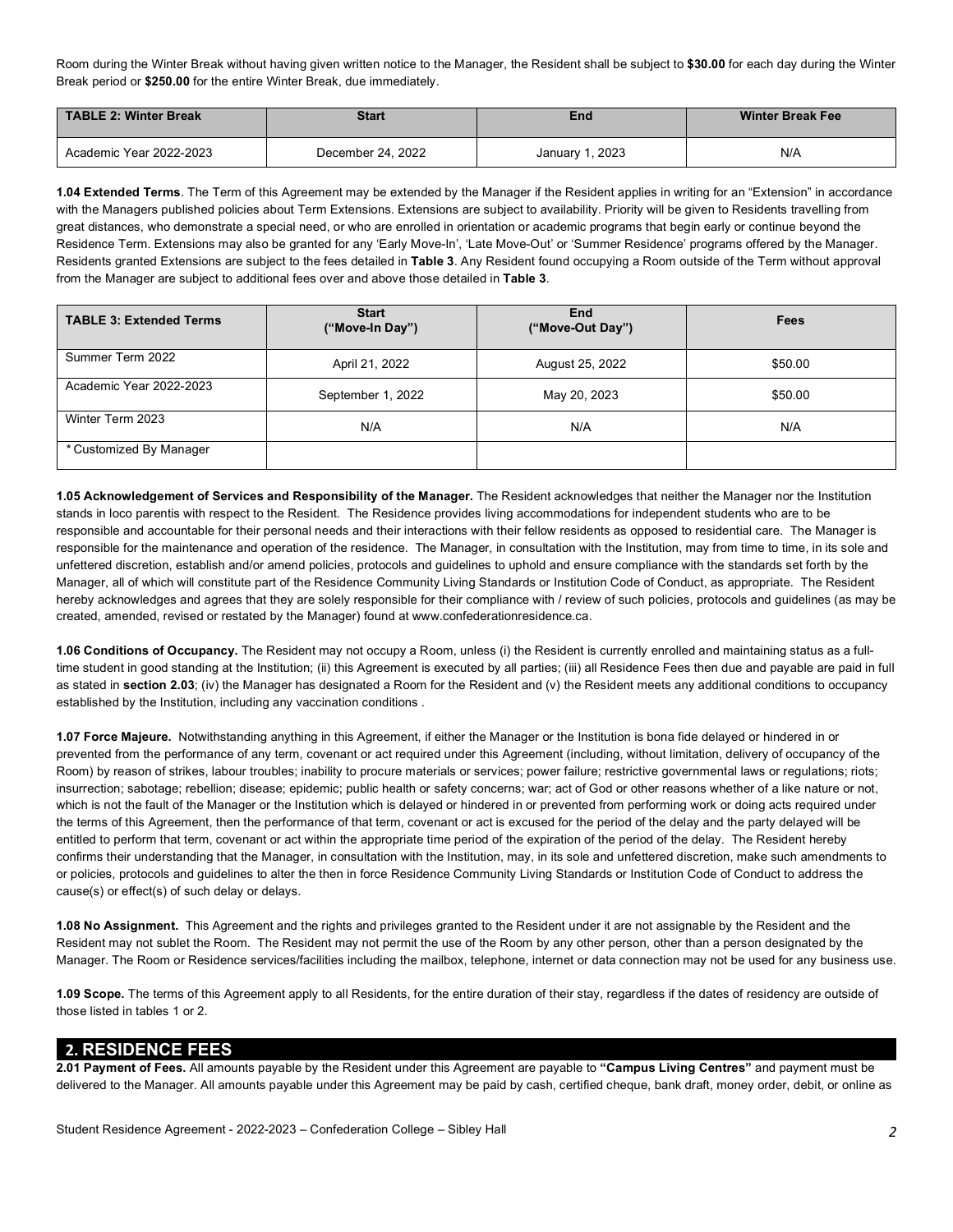designated by the Manager. Personal cheques will not be accepted. Academic results may be withheld and/or other academic sanctions are possible for failure to maintain an up to date financial account with the Residence.

 **2.02 Application Fee.** Prior to the Resident being accepted to The Residence, a non-refundable Application Fee of \$100 must be made. This Application Fee applies to each application and is not refundable in the event of cancellation or withdrawal of the Resident's application. The amount of the Application Fee is detailed in **Table 4**.

 **2.03 Residence Fees.** The Resident must pay the "Residence Fees" in accordance with the Rates and Payment Schedules detailed in Table 4 for the right to occupy a Room during the Term. Tables 2, 3 and 4 also detail additional Fees that the Resident is subject to, including the cost of Extended Terms. If a hard copy of this Agreement is required by the Manager, the Resident is required to select one of the payment schedule options, by initialing their desired option.

|                      | <b>TABLE 4: Fees &amp; Payments</b>                                                                                                                                                                                                                                                                                                                                                                                                                                                                                                                                                                                                                                                                                           |
|----------------------|-------------------------------------------------------------------------------------------------------------------------------------------------------------------------------------------------------------------------------------------------------------------------------------------------------------------------------------------------------------------------------------------------------------------------------------------------------------------------------------------------------------------------------------------------------------------------------------------------------------------------------------------------------------------------------------------------------------------------------|
| 1.<br>2.<br>3.<br>4. | Summer 2022, Academic Year 2022-2023 & Winter Term 2023 applications require a mandatory non-refundable \$100.00 application fee.<br>The total amount payable for the Academic Year 2022-2023 includes a mandatory non-refundable \$40.00 Residence Life Activity Fee, which<br>subsidizes events and activities organized by the Residence Life Staff and Residence Council.<br>Academic Year 2022-2023 Payment Schedule Option (b) and (c) include a non-refundable \$200.00 administration fee.<br>A non-refundable, mandatory meal plan of \$4,035.00 is required for the Academic Year 2022-2023 or a non-refundable, mandatory meal plan<br>of \$2,425.00 which is required for the Winter Term (1 Semester Only) 2023. |
|                      | Summer Term 2022 Payment Schedule Open Single                                                                                                                                                                                                                                                                                                                                                                                                                                                                                                                                                                                                                                                                                 |
| (a)                  | \$3,645.00 payable on or before April 15, 2022, at 5:00 p.m. or                                                                                                                                                                                                                                                                                                                                                                                                                                                                                                                                                                                                                                                               |
| (b)                  | \$3,645.00 payable as to \$911.25 on or before April 15, 2022 at 5:00 p.m. and as to \$911.25 on or before May 15, 2022 at 5:00 p.m. and as to<br>\$911.25 on or before June 15, 2022 at 5:00 p.m. and as to \$911.25 on or before July 15, 2022 at 5:00 p.m.                                                                                                                                                                                                                                                                                                                                                                                                                                                                 |
|                      |                                                                                                                                                                                                                                                                                                                                                                                                                                                                                                                                                                                                                                                                                                                               |
|                      | Academic Year 2022 2023 Payment Schedule Open Single                                                                                                                                                                                                                                                                                                                                                                                                                                                                                                                                                                                                                                                                          |
| (a)                  | \$7,290.00 payable on or before July 15, 2022 at 5:00 p.m. or                                                                                                                                                                                                                                                                                                                                                                                                                                                                                                                                                                                                                                                                 |
| (b)                  | \$7,490.00 payable as to \$3,745.00 on or before July 15, 2022 at 5:00 p.m. and as to \$3,745.00 on or before September 30, 2022 at 5:00 p.m.                                                                                                                                                                                                                                                                                                                                                                                                                                                                                                                                                                                 |
| (c)                  | \$7,490.00 payable as to \$2,497.00 on or before July 15, 2022 at 5:00 p.m. and as to \$2,496.00 on or before September 30, 2022 at 5:00 p.m.<br>and as to \$2,497.00 on or before January 30, 2023 at 5:00 p.m.                                                                                                                                                                                                                                                                                                                                                                                                                                                                                                              |
|                      | Winter Term 2023 Payment Schedule Open Single                                                                                                                                                                                                                                                                                                                                                                                                                                                                                                                                                                                                                                                                                 |
| (a)                  | \$3,645.00 due September 30, 2022 at 5:00 p.m. or if accepted after September 30, 2022 payment is due immediately.                                                                                                                                                                                                                                                                                                                                                                                                                                                                                                                                                                                                            |
|                      |                                                                                                                                                                                                                                                                                                                                                                                                                                                                                                                                                                                                                                                                                                                               |
|                      | Summer Term 2022 Payment Schedule Open Double                                                                                                                                                                                                                                                                                                                                                                                                                                                                                                                                                                                                                                                                                 |
| (a)                  | \$2,335.00 payable on or before April 15, 2022, at 5:00 p.m. or                                                                                                                                                                                                                                                                                                                                                                                                                                                                                                                                                                                                                                                               |
| (b)                  | \$2,335.00 payable as to \$583.75 on or before April 15, 2022 at 5:00 p.m. and as to \$583.75 on or before May 15, 2022 at 5:00 p.m. and as to<br>\$583.75 on or before June 15, 2022 at 5:00 p.m. and as to \$583.75 on or before July 15, 2022 at 5:00 p.m.                                                                                                                                                                                                                                                                                                                                                                                                                                                                 |
|                      |                                                                                                                                                                                                                                                                                                                                                                                                                                                                                                                                                                                                                                                                                                                               |
|                      | Academic Year 2022 2023 Payment Schedule Open Double                                                                                                                                                                                                                                                                                                                                                                                                                                                                                                                                                                                                                                                                          |
| (a)                  | \$4,670.00 payable on or before July 15, 2022 at 5:00 p.m. or                                                                                                                                                                                                                                                                                                                                                                                                                                                                                                                                                                                                                                                                 |
| (b)                  | \$4,870.00 payable as to \$2,435.00 on or before July 15, 2022 at 5:00 p.m. and as to \$2,435.00 on or before September 30, 2022 at 5:00 p.m.                                                                                                                                                                                                                                                                                                                                                                                                                                                                                                                                                                                 |
| (c)                  | \$4,870.00 payable as to \$1,624.00 on or before July 15, 2022 at 5:00 p.m. and as to \$1,623.00 on or before September 30, 2022 at 5:00 p.m.<br>and as to \$1,623.00 on or before January 30, 2023 at 5:00 p.m.                                                                                                                                                                                                                                                                                                                                                                                                                                                                                                              |
|                      |                                                                                                                                                                                                                                                                                                                                                                                                                                                                                                                                                                                                                                                                                                                               |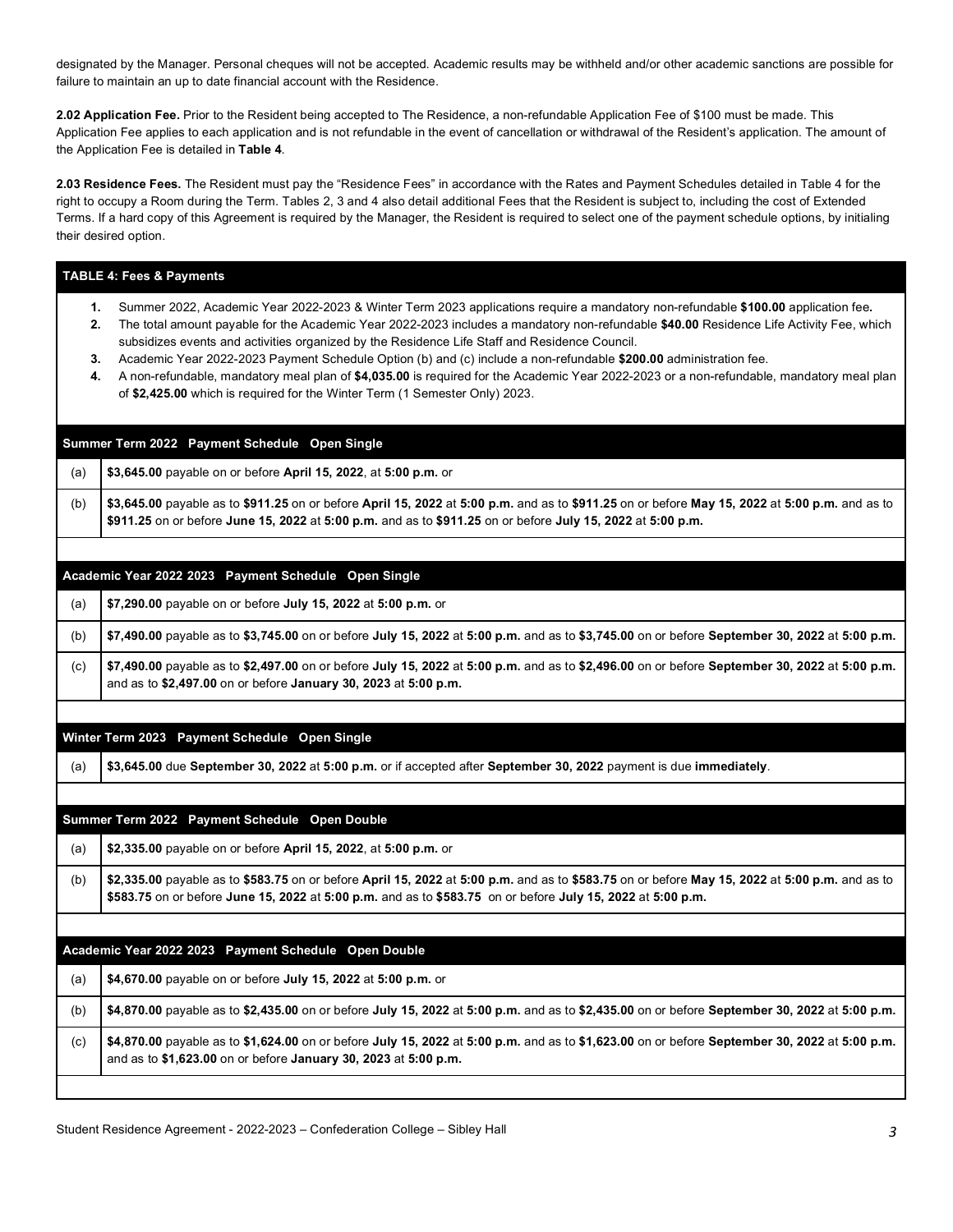|     | Winter Term 2023 Payment Schedule Open Double                                                                                                                                                                                                                                  |
|-----|--------------------------------------------------------------------------------------------------------------------------------------------------------------------------------------------------------------------------------------------------------------------------------|
| (a) | \$2,335.00 due September 30, 2022 at 5:00 p.m. or if accepted after September 30, 2022 payment is due immediately.                                                                                                                                                             |
|     |                                                                                                                                                                                                                                                                                |
|     | Summer Term 2022 Payment Schedule Dorm Single                                                                                                                                                                                                                                  |
| (a) | \$1,800.00 payable on or before April 15, 2022, at 5:00 p.m. or                                                                                                                                                                                                                |
| (b) | \$1,800.00 payable as to \$450.00 on or before April 15, 2022 at 5:00 p.m. and as to \$450.00 on or before May 15, 2022 at 5:00 p.m. and as to<br>\$450.00 on or before June 15, 2022 at 5:00 p.m. and as to \$450.00 on or before July 15, 2022 at 5:00 p.m.                  |
|     |                                                                                                                                                                                                                                                                                |
| (a) | Academic Year 2022 2023 Payment Schedule Dorm Single<br>\$3,800.00 payable on or before July 15, 2022 at 5:00 p.m. or                                                                                                                                                          |
| (b) | \$3,800.00 payable as to \$1,900.00 on or before July 15, 2022 at 5:00 p.m. and as to \$1,900.00 on or before September 30, 2022 at 5:00 p.m.                                                                                                                                  |
| (c) | \$3,800.00 payable as to \$1,266.00 on or before July 15, 2022 at 5:00 p.m. and as to \$1,267.00 on or before September 30, 2022 at 5:00 p.m.<br>and as to \$1,267.00 on or before January 30, 2023 at 5:00 p.m.                                                               |
|     |                                                                                                                                                                                                                                                                                |
|     | Winter Term 2023 Payment Schedule Dorm Single                                                                                                                                                                                                                                  |
| (a) | \$1,800.00 due September 30, 2022 at 5:00 p.m. or if accepted after September 30, 2022 payment is due immediately.                                                                                                                                                             |
|     | Summer Term 2022 Payment Schedule Dorm Double                                                                                                                                                                                                                                  |
| (a) | \$1,400.00 payable on or before April 15, 2022, at 5:00 p.m. or                                                                                                                                                                                                                |
| (b) | \$1,400.00 payable as to \$350.00 on or before April 15, 2022 at 5:00 p.m. and as to \$350.00 on or before May 15, 2022 at 5:00 p.m. and as to<br>\$350.00 on or before June 15, 2022 at 5:00 p.m. and as to \$350.00 on or before July 15, 2022 at 5:00 p.m.                  |
|     |                                                                                                                                                                                                                                                                                |
|     | Academic Year 2022 2023 Payment Schedule Dorm Double                                                                                                                                                                                                                           |
| (a) | \$2,800.00 payable on or before July 15, 2022 at 5:00 p.m. or                                                                                                                                                                                                                  |
| (b) | \$3,000.00 payable as to \$1,500.00 on or before July 15, 2022 at 5:00 p.m. and as to \$1,500.00 on or before September 30, 2022 at 5:00 p.m.                                                                                                                                  |
| (c) | \$3,000.00 payable as to \$1,000.00 on or before July 15, 2022 at 5:00 p.m. and as to \$1,000.00 on or before September 30, 2022 at 5:00 p.m.<br>and as to \$1,000.00 on or before January 30, 2023 at 5:00 p.m.                                                               |
|     |                                                                                                                                                                                                                                                                                |
|     | Winter Term 2023 Payment Schedule Dorm Double                                                                                                                                                                                                                                  |
| (a) | \$1,400.00 due September 30, 2022 at 5:00 p.m. or if accepted after September 30, 2023 payment is due immediately.                                                                                                                                                             |
|     | Customized By Manager 2022 2023 Payment Schedule<br>\$ , payable on or before , 20 at 5:00 p.m. or                                                                                                                                                                             |
| (a) |                                                                                                                                                                                                                                                                                |
| (b) | $\frac{20}{100}$ and $\frac{20}{100}$ p.m. and as to $\frac{20}{100}$ p.m. and as to $\frac{20}{100}$ at 5:00 p.m. and as to $\frac{20}{100}$<br>on or before                                                                                                                  |
| (c) | \$ ______________, payable as to \$_______________ on or before _________________, 20____ at 5:00 p.m. and as to \$______________ on or before<br>____________, 20____ at 5:00 p.m. and as to \$______________ on or before ______________, 20___ at 5:00 p.m. and as to<br>\$ |
|     |                                                                                                                                                                                                                                                                                |

 Student Residence Agreement - 2022-2023 – Confederation College – Sibley Hall *4*  **2.04 Non-Student Rates.** The Residence Fees payable under this Agreement are a special student rate for full-time students of the Institution. If the Resident ceases to be a full-time student of the Institution, and wishes to continue to occupy a Room: (i) the Resident must deliver a written request to the Manager no later than two (2) business days after ceasing to be a full-time student of the Institution, which the Manager may accept or reject in its sole and unfettered discretion, and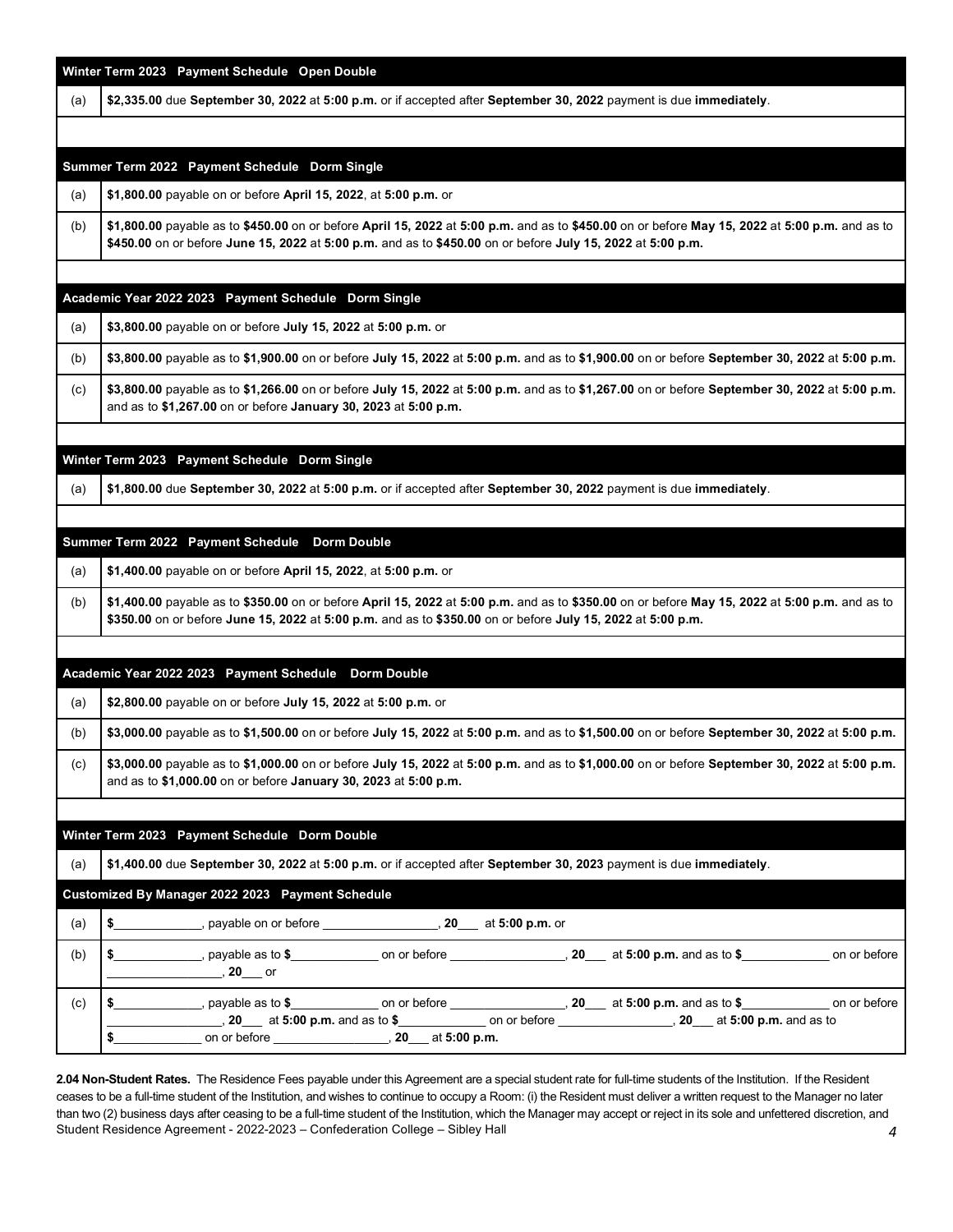(ii) if the request is accepted by the Manager, the Resident must pay within two (2) business days of receiving notice of that acceptance (a) any unpaid Residence Fees (whether or not otherwise due) and (b) a supplementary fee equal to the difference between (1) the product of the number of days remaining in the Term as of Manager for rooms in the Residence, minus (2) the Residence Fees. two (2) business days after the date on which the Resident ceases to be a full-time student of the Institution and the daily conference rate then charged by the

 **2.05 Interest.** Any amount payable by the Resident under this Agreement which is not paid may be sent to a third-party collection agency. In lieu of interest charges, the Manager may choose to implement a late payment fee.

 **2.06 No Waiver of Fees.** Nothing in this Agreement, nor any entry or repossession of the Room by the Manager releases the Resident from any liability for the payment in full of all amounts payable under this Agreement for the Term.

### **3. RESIDENCE PROCEDURES**

 **3.01 Move-In Procedure.** The Resident must follow all move-in times, dates and procedures outlined by the Manager. The Resident will be notified of the date and time that the Resident may move into the Room. If the Resident wishes to move-in prior to the scheduled move-in day, the Resident may do so at the Manager's then posted nightly rate and subject to availability (detailed in **Table 1 & 3**). Care is to be exercised in moving-in heavy objects to avoid damage to floor coverings, walls, doors and frames and any other part of the Residence. The Resident shall be responsible to pay forthwith to the Manager the cost of any damage to the Room or the Residence arising from the move-in.

 **3.02 Move-Out Procedure.** Prior to either (i) the expiry of the Term, or (ii) the date on which the Resident is to vacate the Residence (detailed in **Table 1**  & **3**), the Manager, or designate, can be requested in advance by the Resident to complete a visual inspection of the Suite to view the state of cleanliness and repair. If no request to inspect the suite is made by the Resident, the inspection will take place once the Resident has vacated the suite. In the event the Resident chooses to have the inspection completed prior to vacating the suite, the Manager, or designate, will inspect the suite and inform the Resident of potential damage and/or cleaning charges and outline what steps the student may take to mitigate charges. On vacating, all garbage and belongings of the Resident must be removed, and the suite must be cleaned to the point of restoring the suite to its original condition. Once the Resident has vacated, the Manager, or designate, will complete a documented visual inspection of the Suite. In the event deficiencies are found, you may receive an invoice for the cost of cleaning the suite and restoring it to its original state. There is a minimum cleaning charge of **\$25.00** and damage charges will be billed accordingly at the cost of restoring the suite to its original condition. Any items left behind by the Resident will be immediately discarded; the Residence shall not be liable to the Resident for any loss of property as a result. As with the "move-in procedures", care must be exercised to avoid damage to doors, frames, walls, floor coverings and any other part of the Residence. The Resident is financially responsible to pay forthwith for any damage caused on moving out of the Residence.

 **3.03 Roommates.** The Resident may be notified prior to move-in the name and contact information of their roommate (and vice-versa). This disclosure is to enable the roommates to get acquainted and to arrange bringing common supplies to the Residence. Roommate changes may be requested for cause at any time. The Manager's first priority is to try to mediate any dispute between roommates. If a roommate change is required roommates may be moved to different Rooms (subject to availability within the Residence and to the Manager discretion), unless another Agreement can be reached amongst all parties involved.

 **3.04 Room Reassignment.** The Manager may in its sole and unfettered discretion, relocate the Resident to another Room upon 48 hours advance written notice. The Resident agrees to comply with the terms of any relocation notice and to remove and relocate the Resident's property to the Room designated in the relocation notice. Residents are required to comply with any de-densifying efforts required on campus due to Covid-19 or other public health or safety emergency, including, but not limited to, the relocation of all or some residential students to alternative housing. Relocation does not constitute a termination of a residential student's housing contract. In the event that the Manager must relocate students as part of a de-densifying strategy due to public health, safety or other concerns for an extended period of time and alternative housing is not available, the Manager may, in its sole and unfettered discretion, pay impacted students fair and reasonable reimbursement (as determined by the Manager) as appropriate and based on information available at that time and in full and final satisfaction of the Manager's and the Institution's obligations hereunder.

 **3.05 Deliveries and Solicitation.** The Manager may control access to the Residence for deliveries. The Manager may allow reasonable access to political candidates or their representatives for the purpose of canvassing for support and delivering pamphlets.

#### **3.06 Lost Keys, Lock Outs.**

 The Resident will be responsible for the cost of replacing lost keys (e.g., room key, mailbox key, etc.) at a cost determined by the Manager, to a maximum of \$25.00 per key. If the Resident is locked out of the Resident's Room, the Resident will pay a fee for letting the Resident into the Room, to a maximum of \$5.00, and will be provided with a temporary key to be returned immediately after use. Failure to return temporary key in the time allotted will result in a replacement fee to a maximum of \$25.00 per key. The Resident will be responsible for the cost of replacing Secure Access Fobs at the cost determined by the Manager, to a maximum of \$25.00 per fob.

# **4. RESIDENCE FACILITIES, MAINTENANCE AND SERVICES**

 Inspection Report", listing all damage to and deficiencies in the Room and its furnishings, fixtures and equipment. At all times during the Term, the Resident must maintain the Room and its furnishings, fixtures and equipment to the same standard and condition as exists at the time possession of the Room is given to the Resident (or if the Manager repairs any damage or deficiency noted in the Room Inspection Report, to the same standard and **4.01 Responsibility for Damages.** Within 24 hours of taking possession of the Resident's assigned Room, the Resident must complete a "Room

Student Residence Agreement - 2022-2023 – Confederation College – Sibley Hall *5*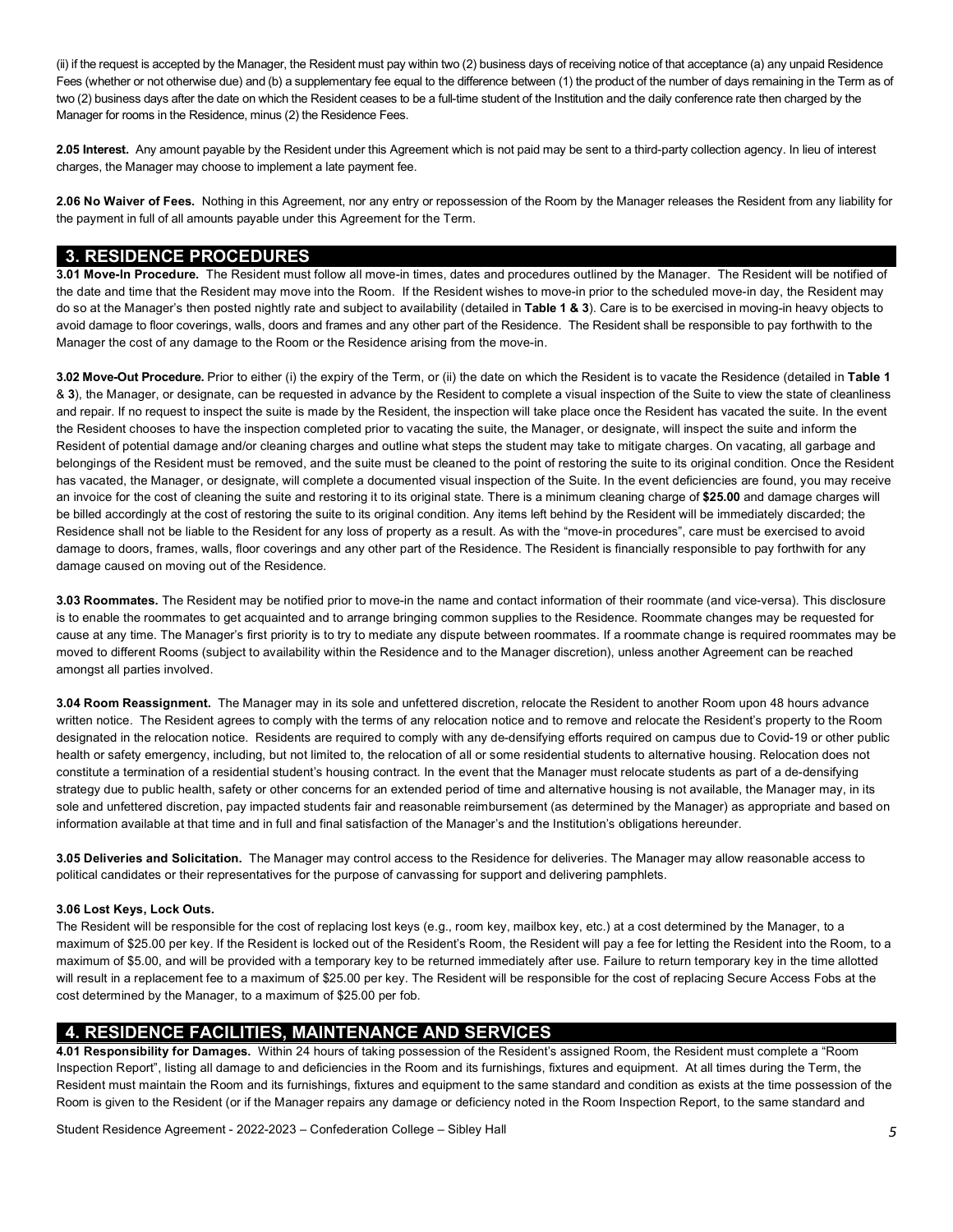condition as exists after repairing that damage or deficiency), subject to typical wear and tear. The Resident and any other person sharing a Room with the Resident are jointly and individually liable for any damage to or deficiency in the Room and its furnishings, fixtures and equipment, other than damage and deficiencies noted in the Room Inspection Report which are not repaired by the Manager. The Resident must give the Manager prompt written notice of any accidents, damage or malfunctions of any kind to the Room or its furnishing, fixtures and equipment. The Resident shall keep a copy of each such notice.

 **4.02 Liability of Resident.** The Resident is liable for any damage to the building structure, fittings, fixtures, finishes, furniture and equipment comprising the Resident's Room, except only if such damage is caused by the proven negligence of the Institution or the Manager. The Resident is liable for any damage to the building structure, fittings, finishes, furniture and equipment beyond the confines of the Resident's Room should the damage arise from the negligence or willful act of the Resident. The Manager and the Institution do not assume any responsibility for personal property that is lost, stolen or damaged from any cause. The Resident is strongly encouraged to obtain insurance to cover the above liabilities. Residence does not purchase such protection for personal property. The Resident must also take positive steps to ensure their safety by locking Room doors, and ensuring that only authorized persons enter their Room, suite and/or the building.

 **4.03 Damages to Common Areas.** Residents are responsible for taking all actions associated with good citizenship, including reporting information about damages and vandalism, and those allegedly responsible for causing the damage. The Resident may be held financially responsible for damage to any part of the Residence (interior/exterior common areas) if the resident, or guest of the Resident is found to be directly or indirectly involved in said damage Common areas include and are not limited to; the corridors, lounges, laundry rooms, stairwells, the exterior of Room doors, parking lots and any other public areas of the Residence. All charges for damages to common areas in residence that cannot be traced to those directly responsible will be split equally among the occupants of the building, wing, floor, or section of the residence deemed fair and appropriate by the Manager.

 **4.04 Room Entry.** The Manager subscribes to the principle that Residents are entitled to enjoy a reasonable right to privacy in residence Rooms. However, the Resident acknowledges that the Manager is entitled, without notice and without the Resident being present, to have authorized staff, the Institution's security services, emergency services, or the police enter the Room at reasonable times under the following conditions: (a) to provide repair and maintenance services as detailed in **section 4.05** of this Agreement; (b) to provide housekeeping services as detailed in **section 4.06** of this Agreement; (c) to ensure the safety and security of the Resident and/or when there is reasonable cause to believe an emergency situation has arisen; (d) during the Winter Break to provide routine maintenance; (e) when there is reasonable cause to believe that terms of this Agreement and/or the Residence Community Living Standards detailed in section 7.01 and/or the law is being violated. Authorized staff are supplied with a uniform and identification that is visible at all times.

 **4.05 Maintenance by the Manager.** Throughout the Term the Manager will inspect, maintain, repair and replace elements of the Residence in order to keep the Residence in a good condition and state of repair, complying with health, safety and fire standards required by law. This includes, but is not limited to, inspecting and testing fire safety equipment, major appliances, electrical, bathroom fixtures and plumbing.

 **4.06 Housekeeping Service and Cleanliness.** No Housekeeping services will be provided to the Room. The Resident shall, at all times during the Term, keep all parts of the Room clean, including and not limited to; floor coverings, doors, walls, ceilings, kitchenette appliances, counters, cupboards, faucets, sinks, furniture, glass, window frames, and other furnishings. Vacuums, brooms, and mops may be signed out at the front desk, subject to availability. The Room will be inspected on a regularly scheduled basis as posted by the Manager. Should the Room be found in an unhygienic state, the Resident(s) will be given 24 hours to return it to a proper state, or it will be cleaned at the discretion of the Manager with a minimum charge of **\$50.00**.

 **4.07 Limitation on Liability of Manager.** Unless arising as a result of their gross negligence, the Manager and the Institution shall not be liable to the Resident for any loss or damage, however caused to the Resident, the property of the Resident or to the property of the Resident's guest(s) while in the Residence or on the lands on which the Residence is situated. Without limiting the generality of the foregoing, such property includes and is not limited to, personal property of the Resident (including their vehicle(s) and their contents) and damage includes and is not limited to; damage caused by the failure of the plumbing or heating system or any other building system, defects in the structure of the Building, water or snow penetration, exterior weather conditions, damage arising from any cause beyond the control of the Manager or Institution, and any damage or injury arising from the activities of employees, contractors or agents of the Manager and the Institution. The Resident agrees that by executing the Agreement and residing in the Residence, they are acknowledging that they understand and freely assume the risks associated with communal living, including but not limited to risks of potential exposure to physical, mental or emotional harm or injury, communicable diseases and other contagious viruses. Accordingly, the Resident on their own behalf and on behalf of their successors, beneficiaries and next of kin hereby waives their right to demand or make any claim against (and indemnifies, releases and covenants and agrees to hold harmless each of) the Manager, the Institution, their agents, contractors, officers, directors, governors, management, successors, assigns, students and employees from or in relation to any and all damages, physical or other harm, death, liability, claims, expenses or loss due to any cause whatsoever, including negligence, breach of contract, or breach of any statutory or other duty of care (collectively, "Claims") arising under or related to this Student Residence Agreement and the provision of services or accommodation, including but not limited to exposure to communicable diseases and contagious viruses. The Resident further agrees to take all reasonable precautions and follow recommendations by public health authorities to mitigate the spread of communicable diseases while living in the Residence community. Failure to follow the Student Residence Agreement and measures related to said communicable diseases (including but not limited to Covid-19), or failure to follow directions from staff regarding communicable disease related rules or measures may result in standards action up to and including eviction from residence.

 Student Residence Agreement - 2022-2023 – Confederation College – Sibley Hall *6*  **4.08 Heating of Room.** Throughout the Term the Manager will provide a heating system sufficient to provide a comfortable temperature in the Room and will operate, maintain and repair that heating system. During any period in which the heating system is not functioning to the standards set out above, the Manager will use commercially reasonable efforts, after receiving notice of the deficiency, to have the system repaired and functioning as soon as may be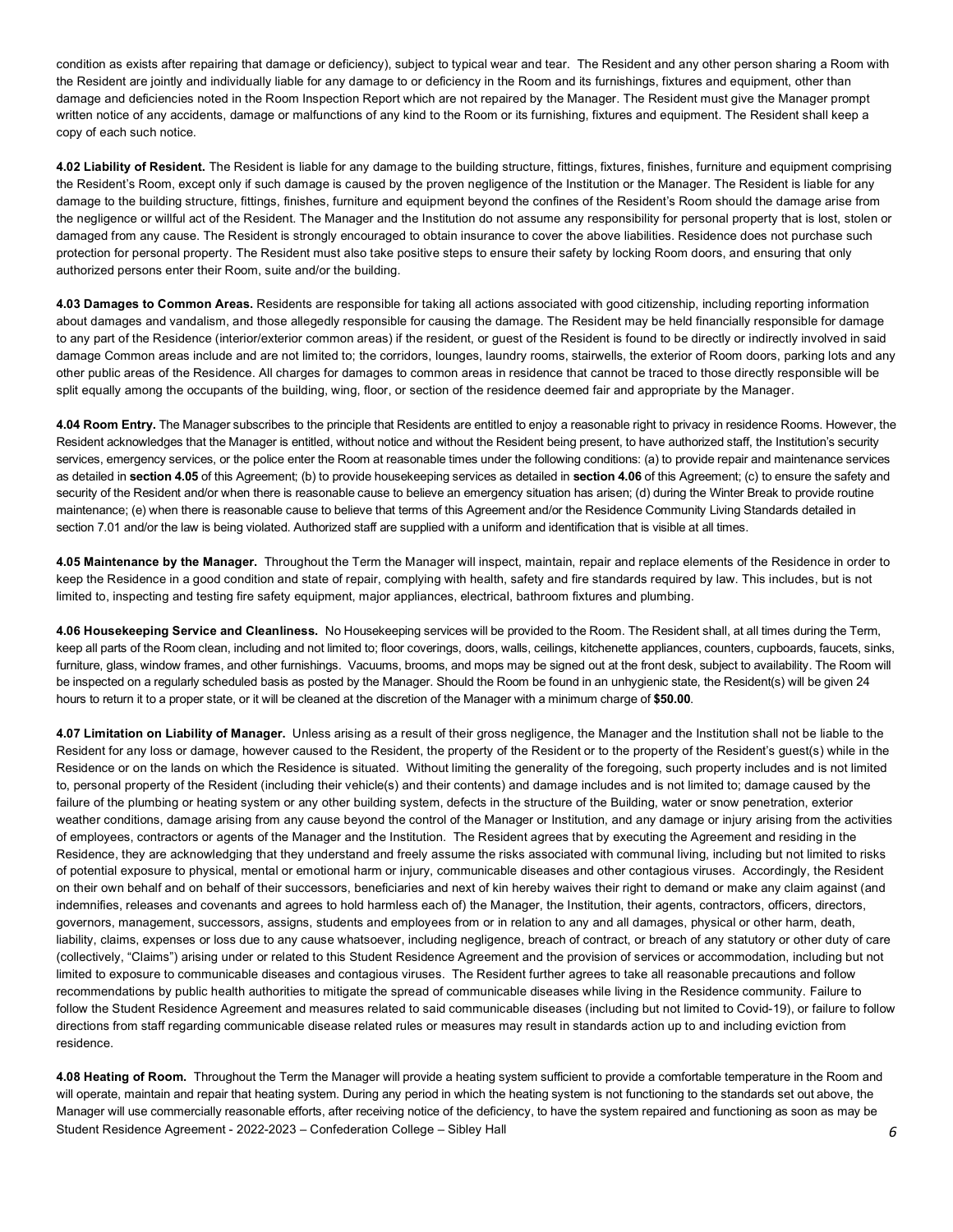possible in the circumstances. In no event however, is the Manager liable to the Resident for any consequential illness or discomfort and the Manager shall not be deemed to be in default of its obligations under this Agreement, so long as it is using commercially reasonable efforts to have the system repaired.

 **4.09 Prohibited Items.** Only refrigeration appliances supplied with the Room are to be used. No other refrigeration items are to be brought into the Room. In order for appliances to be used in the Residence, they must bear a visible serial number and a CSA or UL identification tag. Irons, toaster ovens, coffee makers, electric kettles protected by automatic "shut off" may be used. Appliances found in rooms that do not bear a CSA or UL identification tag will be removed by the Manager at the Resident's expense, without liability to the Manager for spoilage or damage to the appliance removed. The following are prohibited: open coil hot plates, deep fryers, indoor barbecues, fondues and the like; pets; candles, incense, lava lamps, halogen lamps, large musical instruments or noise producing devices such as subwoofers and PA systems, illegal substances, alcohol and illegal drug paraphernalia, single serving glass alcohol containers (i.e. beer bottles, coolers, etc.), novelty glass liquor bottles, and large common source containers (i.e. kegs, 60oz containers); weapons, replica weapons, or any device that is designed for (or could be used for) the purpose to intimidate, threaten, harm, or kill.

 Resident must submit full details to and request and obtain the prior written approval of the Manager and Institution. With respect to Internet Services, the Institution may at its discretion only allow either the standard provided service or the approved alternate service and not both at the same time (Residents will need to complete the Institution's standard forms issued by their IT department). Cutting of wiring, boring of holes, the use of wireless routers, routers, or switches are not permitted. Any unauthorized services or equipment may be removed by the Manager, at the Resident's expense, without notice or liability. All Residents are subject to the Institution's and/or Service Provider's current Internet, cable television and telephone enrolment and usage policies. **4.10 Internet Services** If the Resident wants additional internet service above and beyond any that may be provided as "standard" in the Residence, the

 **4.11 No Moving of Supplied Furnishings.** All furnishings and equipment supplied with the Room shall remain in the Room for the duration of the Term. All furnishings, if rearranged, must be returned to their original position found at the commencement of the Term. No common area furniture is to be moved into the Room.

 **4.12 No Removal or Substitution.** The Resident may not remove, alter or change any property in the Room which is provided on occupancy or at any other time during the Term, including and not limited to; furnishings, fixtures, equipment, television sets, appliances, window screens, floor coverings and any mattress covering. The Resident shall use all such items only for their intended purpose.

 **4.13 No Renovation or Installation.** The alteration or renovation of the Residence facilities, furniture, fixtures, or equipment supplied in the Room is not permitted. The lock(s) provided by the Institution are the only locks to be used to secure the door to the Room. No other locks may be installed by the Resident and the Resident may not change the keying of the lock(s) which are provided. Unauthorized changes to temperature settings or duct or diffuser settings in the Room, and any attempt to make changes to the heating system in the Room are prohibited. The Resident may not install any electrical equipment which will overload the capacity of a circuit. Altering or otherwise tampering with electrical systems is prohibited. The Resident may not install furnishings or equipment of any kind (including and not limited to; shelving, light fixtures, audio or visual equipment, satellite dishes and radio or television antenna(e)), without the prior written consent of the Manager. If any such furnishing or equipment is installed without the Manager's consent, the Resident will immediately remove it after notice from the Manager, failing which the Manager may remove the furnishing or equipment at the expense of the Resident without further notice and without liability to the Resident for any damage to the furnishing or equipment so removed. The Resident is responsible to pay the costs of repairing all damage to the Room or Residence caused by the installation and removal of any furnishing or equipment installed by the Resident, whether installed with or without the Manager's consent. The Resident also is liable for any damage to property of others and for any injury to or death of any person caused by the installation, existence or removal of any furnishing or equipment installed by the Resident, whether installed with or without the Manager's consent.

 **4. 14 Decorations.** The only acceptable form of affixing items to walls is the use of double-sided tape or magic mounts and must be removed by the Resident prior to move out or be subject to removal charges. Spikes, hooks, screws, tacks or nails or any permanent adhesion type tape shall not be put into or on the walls or woodwork, ceilings, furnishings, doors or windows of any part of the Residence. Residents may not decorate the outside of their room door unless for special occasions approved by the Manager. Strings of indoor lights should not be in direct contact with any flammable materials and should not be left on while the room is unattended.

 **4.15 Parking.** Residents must park vehicles in designated spaces only, as allotted by the Institution. The Resident shall affix to each vehicle's windshield such decal, label or other distinguishing marker as the Institution directs for identification. Residents parking cars or other motor vehicles in unauthorized areas without the payment of fees or without a formal written Agreement with the Institution may be charged with trespassing and, in addition, the vehicle may be removed at the Resident's expense without notice and without any liability by the Institution or the Manager for damages of any kind. Residents may not bring onto the Residence property any unlicensed or uninsured motor vehicle. If any vehicle become uninsured or has its license expire while parked on the Residence property, it must be removed by the Resident, failing which, after notice, the Institution may remove the vehicle at the Resident's expense, without any liability by the Institution or the Manager for damages of any kind. Bicycles must be stored or kept only in such locations that may be designated by the Manager. All vehicles and bicycles and their contents, if any, are brought onto the Residence property at the sole risk of the owner.

# **5. ROLE OF THE PRIMARY AND SECONDARY CONTACTS**

 **5.01 Primary and Secondary Contact(s).** The Resident, in executing this Agreement, is required to identify a "Primary Contact" and a "Secondary Contact". It is strongly recommended that these contacts are parents or legal guardians of the Resident. The Primary Contact serves as the individual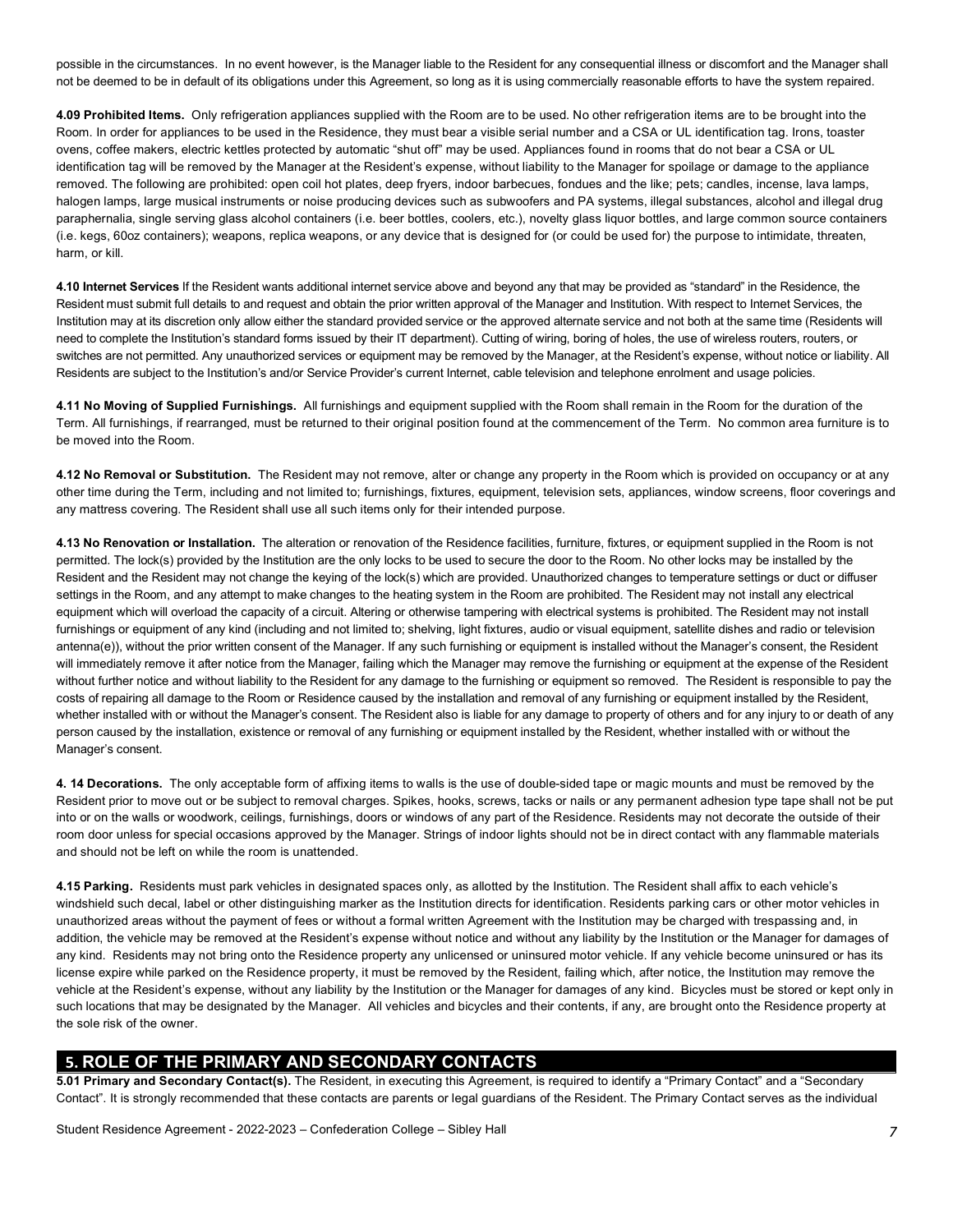that is contacted by the Manager if concerns or problems arise with the Resident, as detailed in **section 5.02** below. If the Primary Contact is not available, the Secondary Contact will be contacted.

 **5.02 Consent to Contact Primary and Secondary Contact(s).** In most circumstances, Residents will be treated without reference to their parents, guardians or primary/secondary contacts (i.e. student conduct situations). However, the Manager or the Institution may contact the Primary or Secondary Contact at any time and for any purpose, including, without limitation, to advise them of (i) any accident or injury to the Resident, (ii) overdue financial payments, (iii) termination of this Agreement, and/or (iv) any situation where the Resident may cause harm to themselves or to another, or (v) if the Resident is placed on Residence Probation or issued any behavioural contract or Eviction by the Manager. The Manager or the Institution may disclose the Resident's personal information in such communications, and the Resident hereby consents to this disclosure.

### **6. FREEDOM OF INFORMATION**

 any misconduct or alleged misconduct by me, or any misconduct of others reported or witnessed by me, for the purpose of the Manager and the Institution using that personal information to administer their respective rules of conduct and disciplinary proceedings. Such information includes, and is not limited to, my grades in school, my academic status, any alleged misconduct by me, my response to such an allegation, the substance and status of any disciplinary proceedings and the penalty, if any, imposed. Personal information includes, and is not limited to the Institution confirming to the Manager, my status as a full time student, academic status, federal loan status, and provincial loan status for the purpose of room allocation. Personal information also includes, but is not limited to access my official college identification number and photograph in order to verify my identity for the facilitation of services and for investigations that are being conducted by the Manager or the Institution." For the purposes of this consent, the Manager and the Institution include their officers, employees and security contractors who have a reasonable interest in receiving the personal information. **6.01 Freedom of Information.** "I consent to the Manager and the Institution collecting and disclosing to each other personal information about me concerning

 **6.02 Activity Waiver.** On an on-going basis, the Institution and/or the Manager arranges a number of social, sporting and other activities for residents of the Residence, both in the Residence building and at other on-campus and off-campus locations (individually, an "Activity" and collectively, the "Activities"). Activities may have inherent risks associated with participation in them. Participation in all Activities is completely voluntary and the Resident may elect not to participate in any Activity. The Resident specifically acknowledges that in the event that the Resident elects to participate in any Activity, (i) the Resident is warned that participation in the Activity may involve certain inherent risks, including, without limitation, risks of physical injury, (ii) the Resident has voluntarily elected to participate in the Activity notwithstanding those risks. The Resident acknowledges and assumes all risks of personal injury and all other hazards (i) arising from or related in any way to participation in an Activity, (ii) arising or resulting from any cause whatsoever (including risks inherent in the Activity and negligence), and (iii) whether occurring prior to, during or after the Activity and the Resident agrees that the Institution and the Manager and each of their respective officers, directors, shareholders, employees and agents (as applicable) are expressly released and forever discharged by the Resident from all claims of any nature or kind whatsoever (i) arising from or relating to the Resident's participation in an Activity, (ii) arising or resulting from any cause whatsoever (including risks inherent in the Activity and negligence), and (iii) whether occurring prior to, during or after the Activity.

 **6.03 Photograph Waiver.** The Resident grants permission to the Institution and/or the Manager to use photographs or videotapes taken of the Resident in or about the Residence for use (i) in advertising, direct mail, brochures, newsletters and magazines relating to the Institution, the Manager or the Residence, (iii) in electronic versions of the same publications or on web sites or other electronic form or media relating to the Institution, the Manager or the Residence, and (iii) on display boards within the Residence or the Institution, all without notification. The Resident waives any right to inspect or approve any finished photograph or videotape or any electronic matter that may be used in conjunction with a photograph or videotape now or in the future and waives any right to royalties or other compensation arising from or related to the use of any such photograph, videotape or electronic matter.

## **7. RULES AND REGULATIONS**

 responsibilities, and privileges of Residents as well as the residence conduct process. Each Resident is responsible for reading, understanding, and adhering to the terms outlined within the RCLS. The Manager and the Institution may amend the terms of the RCLS from time to time and may post the amendments in the Residence. Failure to abide by the RCLS may result in eviction from Residence and withdrawal of this Agreement as per the violations and sanctions outlined in the RCLS, and as stated in **section 8.01(d)**. The RCLS can be found online at: **[www.confederationresidence.ca.](www.confederationresidence.ca) 7.01 Residence Community Living Standards.** The Residence Community Living Standards ("RCLS") forms a part of this Agreement. It details the rights,

 **7.02 Institution Standards.** Residents are also responsible for reading, understanding and adhering to the academic and non-academic policies and procedures that have been established by the Institution, including the Code of Conduct and its penalties.

## **8. WITHDRAWAL AND CANCELLATION**

 **8.01 Withdrawal by the Manager.** This Agreement may be terminated by the Manager if: (a) the Resident fails to check into their assigned Room within five (5) days of the first day of the Term; (b) the Resident abandons their Room as detailed in **section 8.03** of this Agreement; (c) the Resident decides not to accept the Room they were assigned, or any alternate rooms offered to them during the course of this Agreement; or (d) the Resident violates any of the terms of this Agreement, including violations of the Residence Community Living Standards or Institution Standards. Written Notice of Withdrawal of Residency will be delivered to the Resident, and if necessary, the Manager may notify the Primary or Secondary Contact by phone or e-mail of the withdrawal of the Resident's residency. If the Resident is unavailable to receive service of the notice in person, then delivery of the notice to the Resident's Room shall be deemed proper service and delivery. The Resident will be allowed 24 hours from the date and time of delivery of the Notice of Withdrawal of Residency to fully vacate and remove all personal belongings from the Residence.

Student Residence Agreement - 2022-2023 – Confederation College – Sibley Hall *8*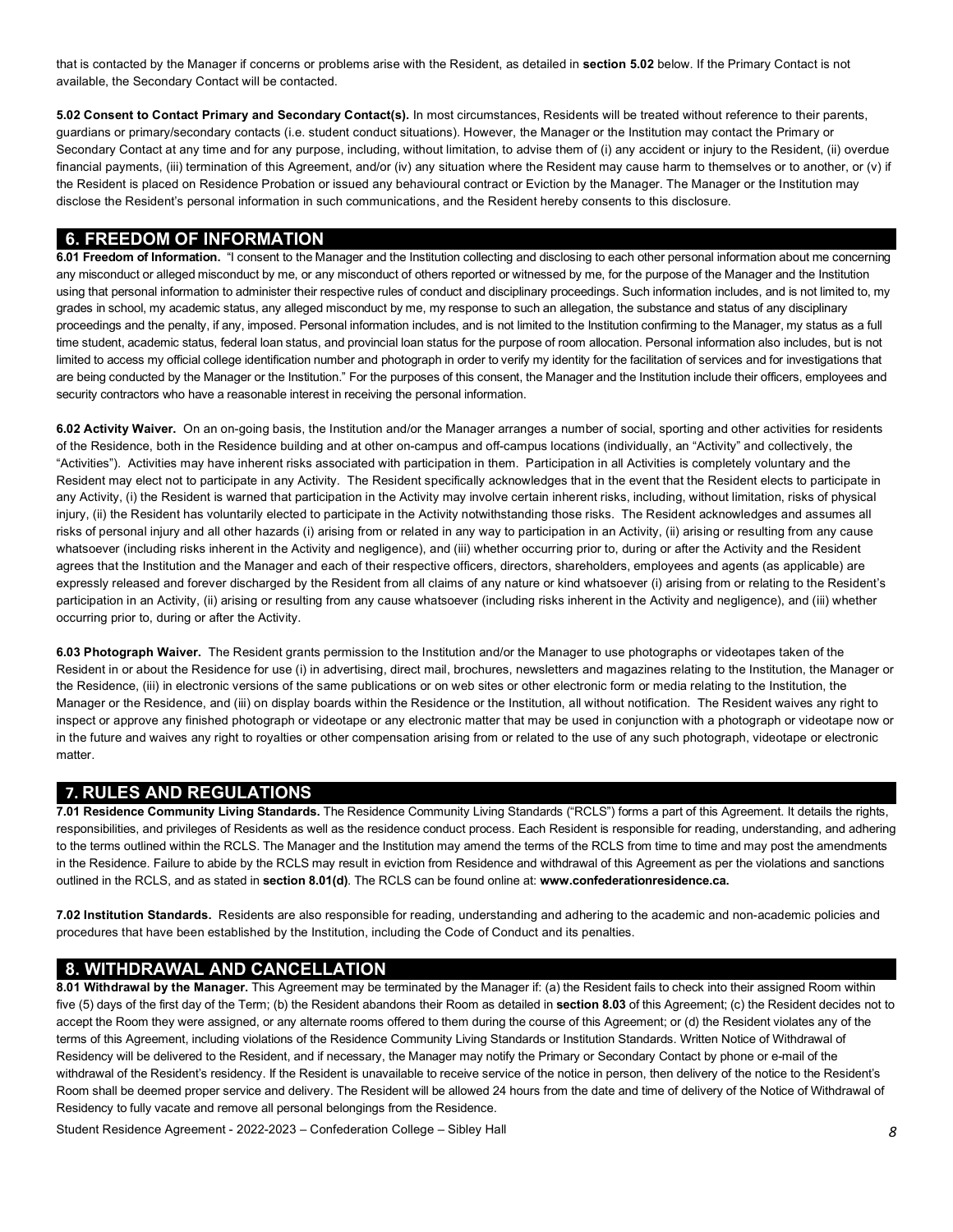**8.02 Cancellation or Withdrawal by the Resident.** Cancellations occur prior to the Resident occupying the Room. If the Resident wishes to cancel this Agreement or their residence application, the Resident must cancel their application in their My Housing Portal account prior to occupying the Room. Withdrawals occur after the Resident has occupied the Room. If the Resident wishes to withdraw from Residence, the Resident must complete a Residence Withdrawal Form and return it to the Front Desk within 5 business days of the anticipated departure date. Please note that the Residence operates independently from the Institution and if the Resident cancels their application or enrolment at the Institution, they will also need to cancel their Residence application. Refunds will be issued by the Manager as detailed in **section 8.06**.

 **8.03 Abandonment.** If the Resident vacates the Room for a period greater than 15 days prior to the expiry of the Term without the Manager's prior Agreement, the Room will be deemed abandoned by the Resident. In that event, the Manager may (i) repossess the Room without liability to the Manager, and (ii) enter into an Agreement for the occupancy of the Room with a third party.

 **8.04 Withdrawal Procedures.** Upon the withdrawal of the privileges of this Agreement, the Resident shall vacate the Room within the time frame given, and deliver to the Manager vacant possession of the Room together with all of the furnishings, fixtures, appliances and telephone of the Residence, and explained in **section 3.02** of this Agreement and all additional directions communicated by the Manager. the furnishings and fixtures shall be in good condition, with reasonable wear and tear excepted. The Resident will follow the Move-out Procedures

 **8.05 Failure to Vacate.** If the Resident does not vacate the Residence on the expiry or early withdrawal of this Agreement, (i) the Resident is liable for any financial loss sustained or incurred by the Institution or the Manager, and (ii) the Manager may remove the property of the Resident from the Room (whether or not the Resident is present at the time), and place the property in temporary storage in a location in the Residence of the Manager's choice, at the Resident's expense, without notice to the Resident and without liability to the Manager for any damage to or loss of the Resident's property.

 **8.06 Refund Procedures.** Upon the withdrawal of this Agreement or residence application by the Resident, as detailed in section 8.02, the Residence may be entitled to a partial refund of Residence Fees, without interest, within eight (8) weeks of the Resident vacating the Residence or cancelling their residence application. The refund will be in the form of a cheque mailed to the Resident's permanent address on file in the Resident's name only. If a student requires a cheque to be reissued as a result of the resident not providing an updated address prior to vacating residence and/or cancelling their residence application, a charge of \$50 may be applied. Refunds are issued based on the following:

#### **8.06 (a) Academic Year (and Fall only) Applications/Agreements (Detailed in Table 5)**

- (i) If the Resident's My Housing Portal cancellation request is received by the Residence Manager on or before **July 6, 2022 (Deadline 1)**, whether the Resident has been accepted into Residence or not, the Resident will receive a full refund of any Residence Fees paid to date.
- (ii) If the Resident has been accepted into Residence and the Residence Manager receives the Resident's My Housing Portal cancellation request after **July 6, 2022 (Deadline 1)** but on or before **July 6 (Deadline 2)**, then the Resident's Deposit will be forfeited. The Resident will receive a full refund of any Residence Fees paid to date.
- (iii) If the Resident is on the wait list for Residence and the Residence Manager receives a written cancellation request before the Resident is accepted to Residence, then the Resident will be refunded the full Deposit.
- (iv) If the Resident is on the wait list and a space becomes available after **July 6, 2022 (Deadline 1)**, the Resident will be offered a space in Residence and asked to confirm the status of the Resident's Residence acceptance within 24 hours. After confirmation to the Residence, all regular cancellation policies and payment deadlines apply.
- request after **August 3 (Deadline 2)**, but on or before the first day of the Term **(Deadline 3)**, then the Resident will be charged a late cancellation fee. The cancellation fee will be equivalent to **45 days** of Residence Fees. The Deposit will be refunded less any damages, charges or money owing to the Residence. (v) If the Resident has been accepted into Residence and the Residence Manager receives the Resident's My Housing Portal cancellation
- (vi) If the Residence Manager receives the Resident's written withdrawal request after the first day of the Term **(Deadline 3)** and on or before  **November 15 (Deadline 4)**, then the Resident will be charged for **each day they occupy a Residence room plus a cancellation fee**. The Resident must complete all Move-out Procedures detailed in **section 3.02** before cancellation fees and refunds will be assessed and issued. The cancellation fee will be equivalent to **60 days** of Residence Fees. The cancellation fee will not exceed the Agreement end date ("Move-Out Day") or as Customized by the Manager section, detailed in Table 1. The Deposit will be refunded less any damages, charges or money owing to the Residence.
- (vii) If the Residence Manager receives the Resident's written withdrawal request after **November 15 (Deadline 5)**, then the Resident will be charged for **each day they occupy a Residence room plus a cancellation fee**. The Resident must complete all Move-out Procedures detailed in **section 3.02** before cancellation fees and refunds will be assessed and issued. The cancellation fee will be equivalent to **90 days**  of Residence Fees. The cancellation fee will not exceed the Agreement end date ("Move-Out Day") or as Customized by the Manager section, detailed in Table 1. The Deposit will be refunded less any damages, charges or money owing to the Residence.

#### **8.06 (b) Winter and Summer Applications/Agreements (Detailed in Table 5)**

- (i) If the Resident's My Housing Portal cancellation request is received by the Residence Manager on or bef**ore Deadline 1**, whether the Resident has been accepted into Residence or not, the Resident will receive a full refund of the Resident's Deposit and any Residence Fees paid to date.
- (ii) If the Resident is on the wait list for Residence and the Residence Manager receives a My Housing Portal cancellation request before the Resident is accepted to Residence, then the Resident will be refunded the full Deposit.

Student Residence Agreement - 2022-2023 – Confederation College – Sibley Hall *9*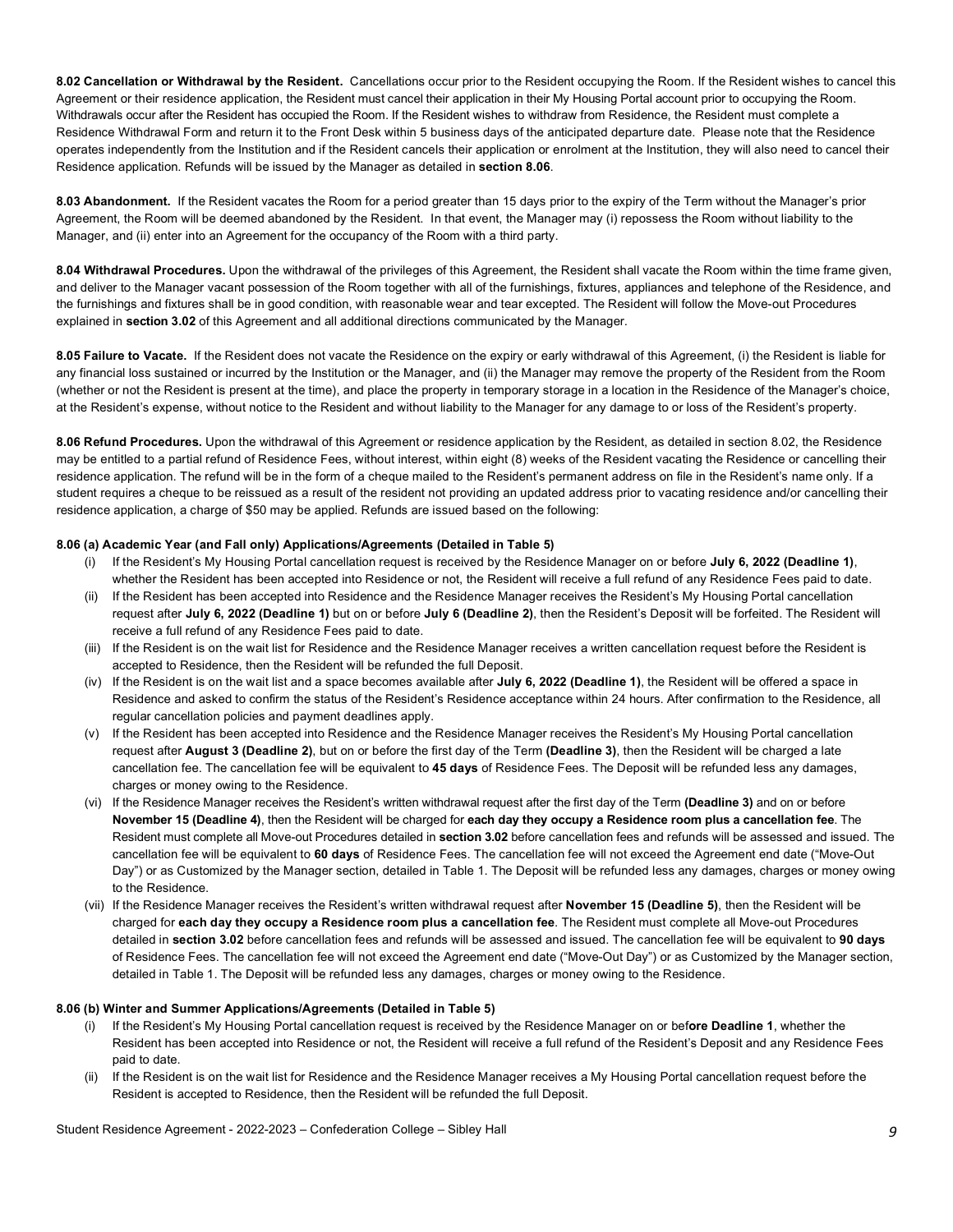- (iii) If the Resident is on the wait list and a space becomes available, the Resident will be offered a space in Residence and asked to confirm the status of the Resident's Residence acceptance within 24 hours. After confirmation to the Residence, all regular cancellation policies and payment deadlines apply.
- request after **Deadline 1**, but on or before the first day of the Term **(Deadline 2)**, then the Resident will be charged a late cancellation fee. The cancellation fee will be equivalent to **45 days** of Residence Fees. The cancellation fee will not exceed the Agreement end date ("Move-Out Day") or as Customized by the Manager section, detailed in Table 1. The Deposit will be refunded less any damages, charges or money owing (iv) If the Resident has been accepted into Residence and the Residence Manager receives the Resident's My Housing Portal cancellation to the Residence.
- (v) If the Resident has been accepted into Residence and the Residence Manager receives the Resident's written withdrawal request after the The cancellation fee will be equivalent to **60 days** of Residence Fees. The cancellation fee will not exceed the Agreement end date ("Move-Out Day") or as Customized by the Manager section, detailed in Table 1. The Deposit will be refunded less any damages, charges or money owing to first day of the term **(Deadline 3)** then the Resident will be charged for **each day they occupy a Residence room plus a cancellation fee**. the Residence.

#### **TABLE 5: Refunds, Cancellation Fees, and Deadlines**

Late applicants will be subject to the same cancellation deadlines outlined below. The cancellation date is the date the student vacates the Residence.

| Terms                                                                 |             | Deadline 1                                       | Deadline 2                                                                                                                     | Deadline 3                                                                                                                           | Deadline 4                                                                                                                           | Deadline 5                                                                                                                           |
|-----------------------------------------------------------------------|-------------|--------------------------------------------------|--------------------------------------------------------------------------------------------------------------------------------|--------------------------------------------------------------------------------------------------------------------------------------|--------------------------------------------------------------------------------------------------------------------------------------|--------------------------------------------------------------------------------------------------------------------------------------|
| <b>Summer Applications &amp;</b><br><b>Agreements</b>                 | <b>Date</b> | On or before March<br>15                         | After March 15<br>On or before Move-<br>In Day                                                                                 | After Move-In Day                                                                                                                    |                                                                                                                                      |                                                                                                                                      |
|                                                                       | Fee         | Full refund of<br>Deposit and<br>Residence Fees. | Deposit and<br><b>Residence Fees</b><br>refunded.<br><b>Cancellation Fee</b><br>equivalent to 45<br>days of Residence<br>Fees. | Charged for each day<br>they occupy a<br>Residence Room<br>plus a cancellation<br>fee equivalent to 60<br>days of Residence<br>Fees. |                                                                                                                                      |                                                                                                                                      |
|                                                                       |             |                                                  |                                                                                                                                |                                                                                                                                      |                                                                                                                                      |                                                                                                                                      |
| <b>Academic Year</b><br><b>Application &amp;</b><br><b>Agreements</b> | <b>Date</b> | On or before July 6                              | After July 6<br>On or before<br>August 3                                                                                       | After August 3<br>On or before Move-In<br>Day                                                                                        | After Move-In Day<br>On or before<br>November 15                                                                                     | After November 15                                                                                                                    |
|                                                                       | Fee         | Full refund of<br>Deposit and<br>Residence Fees. | Forfeit Deposit.                                                                                                               | Deposit and<br><b>Residence Fees</b><br>refunded.<br><b>Cancellation Fee</b><br>equivalent to 45 days<br>of Residence Fees.          | Charged for each<br>day they occupy a<br>Residence Room<br>plus a cancellation<br>fee equivalent to 60<br>days of Residence<br>Fees. | Charged for each<br>day they occupy a<br>Residence Room<br>plus a cancellation<br>fee equivalent to 90<br>days of Residence<br>Fees. |
|                                                                       |             |                                                  |                                                                                                                                |                                                                                                                                      |                                                                                                                                      |                                                                                                                                      |
| <b>Winter Applications &amp;</b><br><b>Agreements</b>                 | <b>Date</b> | On or before<br>November 15                      | After November 15<br>On or before Move-<br>In Day                                                                              | After Move-In Day                                                                                                                    |                                                                                                                                      |                                                                                                                                      |
|                                                                       | Fee         | Full refund of<br>Deposit and<br>Residence Fees. | Deposit and<br><b>Residence Fees</b><br>refunded.<br><b>Cancellation Fee</b><br>equivalent to 45<br>days of Residence<br>Fees. | Charged for each day<br>they occupy a<br>Residence Room<br>plus a cancellation<br>fee equivalent to 60<br>days of Residence<br>Fees. |                                                                                                                                      |                                                                                                                                      |

 **8.07 Payment after Notice of Withdrawal.** The Manager's acceptance of any payment of arrears or of any other payment for the use or occupation of the Room, after delivery of a notice terminating this Agreement to the Resident, does not operate as waiver of a notice of withdrawal, nor reinstatement of this Agreement.